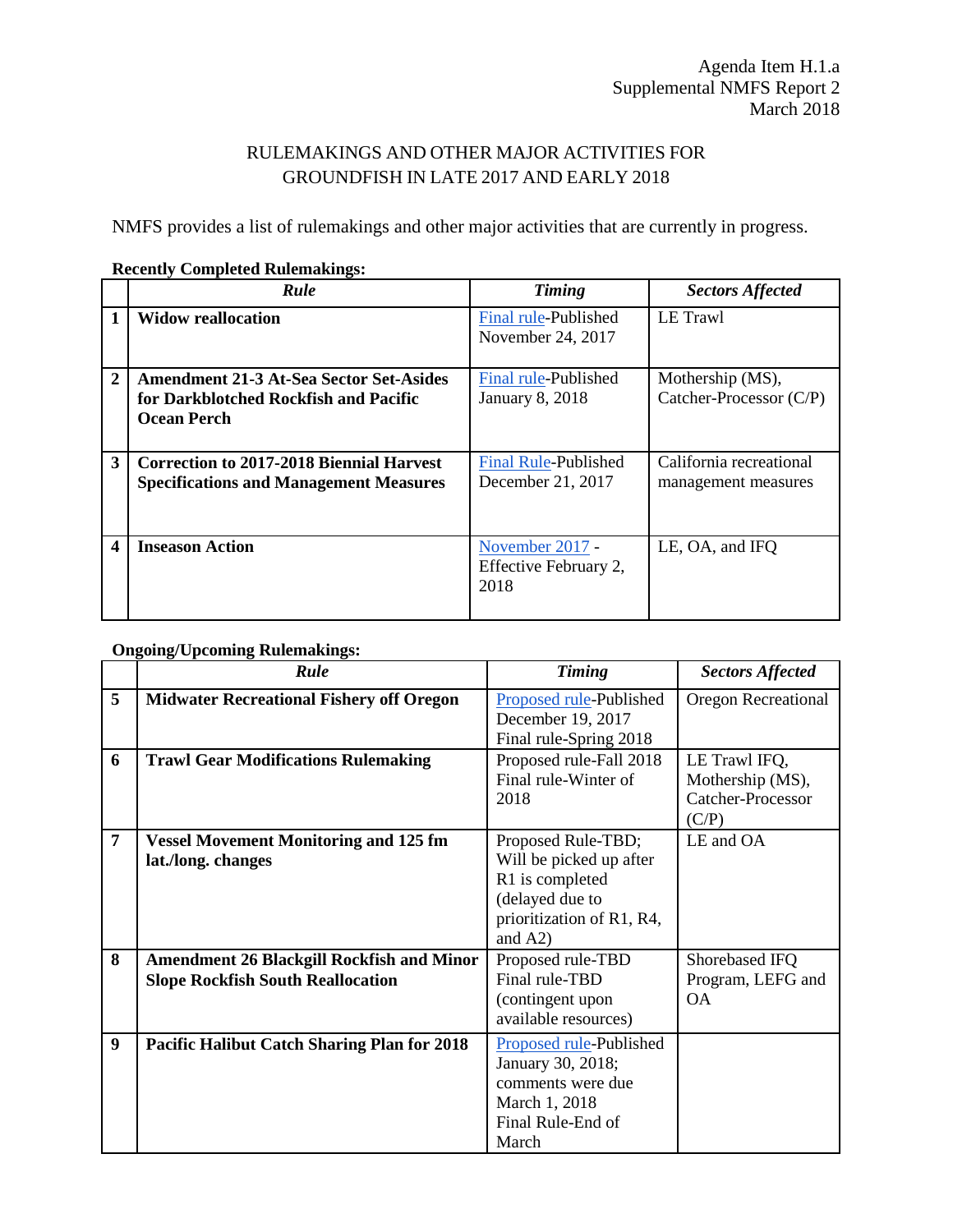| 10 | Pacific whiting tribal allocation            | <b>Proposed Rule-</b>   |                    |
|----|----------------------------------------------|-------------------------|--------------------|
|    |                                              | Published January 24,   |                    |
|    |                                              | 2018; comments were     |                    |
|    |                                              | due February 23, 2018   |                    |
|    |                                              | Final rule-Spring 2018  |                    |
| 11 | Electronic monitoring-whiting and fixed gear | Proposed rule-Published | LE Trawl and fixed |
|    |                                              | November 22, 2016       | gear               |
|    |                                              | Final rule-March 2018   |                    |
|    |                                              |                         |                    |
| 12 | Electronic monitoring-bottom trawl and non-  | Proposed rule-June 2018 | LE trawl           |
|    | whiting midwater trawl                       | Final rule-September    |                    |
|    |                                              | 2018                    |                    |
|    |                                              |                         |                    |
| 13 | <b>Catch Share Program Follow-On Actions</b> | March 2018-Range of     |                    |
|    |                                              | Alts.                   |                    |
|    |                                              | September 2018-Prelim.  |                    |
|    |                                              | Preferred               |                    |
|    |                                              | November 2018-Final     |                    |
|    |                                              |                         |                    |
|    |                                              |                         |                    |
|    |                                              | Preferred               |                    |
|    |                                              | Rulemaking to follow    |                    |
| 14 | <b>EFH/RCA Action</b>                        | April 2018-Final        |                    |
|    |                                              | preferred alternative   |                    |
|    |                                              | Rulemaking to follow.   |                    |

## **Major Activities:**

|                         | <b>Activities</b>                                                                                                | <b>Timing</b>                                                                                                                           | <b>Sectors Affected</b>                                                                                                                                                                                            |
|-------------------------|------------------------------------------------------------------------------------------------------------------|-----------------------------------------------------------------------------------------------------------------------------------------|--------------------------------------------------------------------------------------------------------------------------------------------------------------------------------------------------------------------|
| $\mathbf{1}$            | Trawl Gear EFP (2018)                                                                                            | Began January 1, 2018                                                                                                                   | LE Trawl (IFQ)                                                                                                                                                                                                     |
| $\overline{2}$          | 2017-2018 EFP - Emely/Platt                                                                                      | 2018 Renewal-January 2018                                                                                                               | LE and OA Fixed Gear                                                                                                                                                                                               |
| $\mathbf{3}$            | 2017-2018 EFP - TNC et al.                                                                                       | Ongoing                                                                                                                                 | LE and OA Fixed Gear                                                                                                                                                                                               |
| $\overline{\mathbf{4}}$ | <b>Trawl Cost Recovery</b>                                                                                       | Most recent notice with fee<br>percentages published December<br>29, 2017; Fee rate adjustment<br>notice published December 26,<br>2017 | LE Trawl IFQ, MS, C/P                                                                                                                                                                                              |
| 5                       | <b>Salmon ESA Section 7</b><br><b>Consultation for Groundfish</b><br><b>FMP</b>                                  | <b>Completed December 2017</b>                                                                                                          | LE Trawl IFQ, MS, C/P,<br>Tribal, Open Access                                                                                                                                                                      |
| 6                       | <b>ESA Section 7 Consultation on</b><br><b>Pacific Halibut Fisheries and</b><br><b>Catch Sharing Plan (2018)</b> | Biological Opinion-to be<br>completed March 2018                                                                                        | Non-Treaty directed<br>commercial, incidental<br>catch in salmon troll<br>fishery & sablefish<br>fishery, Treaty Indian<br>commercial &<br>ceremonial/subsistence,<br>WA, OR, & CA<br>recreational, IPHC<br>survey |